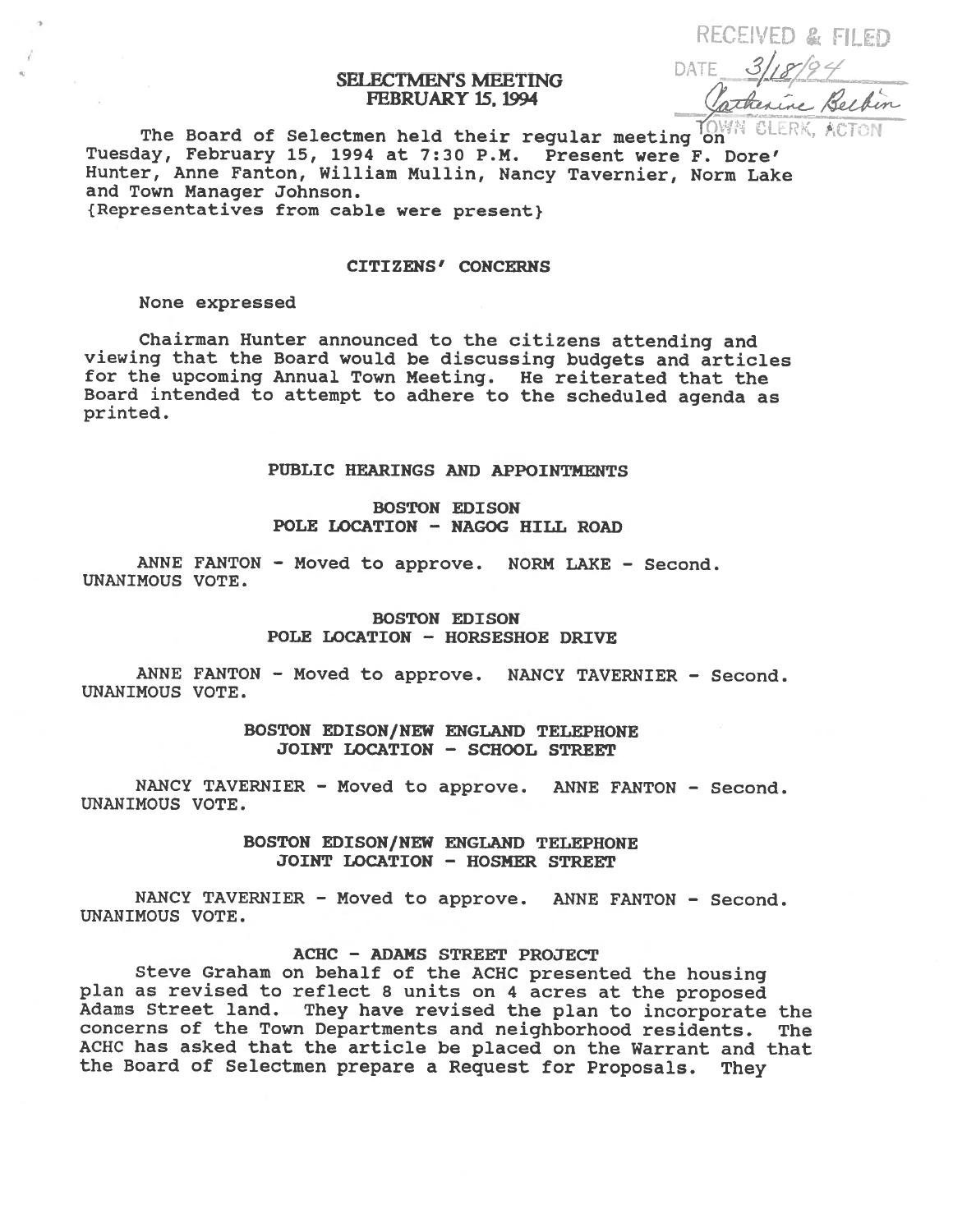urged the Board to put conditions in the RFP to reflect income guidelines in the area prescribed under State guidelines. They anticipate that the price would be in the \$94,500 range so that a family with an income in the low 30's to 38,000 will qualify for lending. They have spoken to some lenders and will talk more as information comes in.

Dore' asked about possible sewer tie—ins with Maynard in the future. They have adjusted the <sup>p</sup>lan to reflect the concerns about future tie—ins and have left <sup>a</sup> 50 foot boundary buffer to use as an easement if needed in the future.

Anne asked about the locus with relation to the Maynard treatment <sup>p</sup>lant. She was concerned about outstanding issues, and wants to have all the citizens concerns addressed before Town<br>Meeting. She wanted to know if the odor problems mentioned by the neighborhood had been addressed. She asked if they had done<br>any investigation into the issue of odor. Steve Graham said they will minimize the tree removal and hopefully it won't be an issue and noted that the odor could be addressed when the <sup>p</sup>lant is upgraded.

Bill Mullin remarked that he had asked for a package of information which addressed the pro-forma, ground leasing options and has asked for these materials on two occasions. Steve Graham said that they would provide the materials as they were<br>developed. Steve said that the Town has committed itsel Steve said that the Town has committed itself to the goa<sup>l</sup> of affordable housing. Bill asked what dollar amount should be contributed. Steve felt the project would bring monies back to the Town in the form of tax revenue and would help address the Town's desire to present and maintain affordable housing stock.

Dore' said that the issue is whether it is practical, and whether the Board of Selectmen should put the article on the Warrant. If the Article was on the warrant the action of citizens would decide if we should move forward to the RFP stage.

Nancy felt it was important to continue to move forward with the project and to provide affordable housing. The ACHC was formed to gain control from the State. She said this is not a dollars and cents issue. She felt the Board would have the right to control the project under the RFP guidelines.

Bill asked for issues to be resolved such as any curb cuts on Adams Street, lot lines, and possible ground lease options prior to the next presentation.

Julian Horne of 5 Maillet Drive spoke against the project. He cited issues of sewage odor problems already existing in the neighborhood. They are concerned that the property would be <sup>g</sup>iven away and this would increase the financial obligation of the Town. He was concerned that the proposal would lower existing neighborhood values. He further talked about the notation to the Master Plan which promotes affordable housing as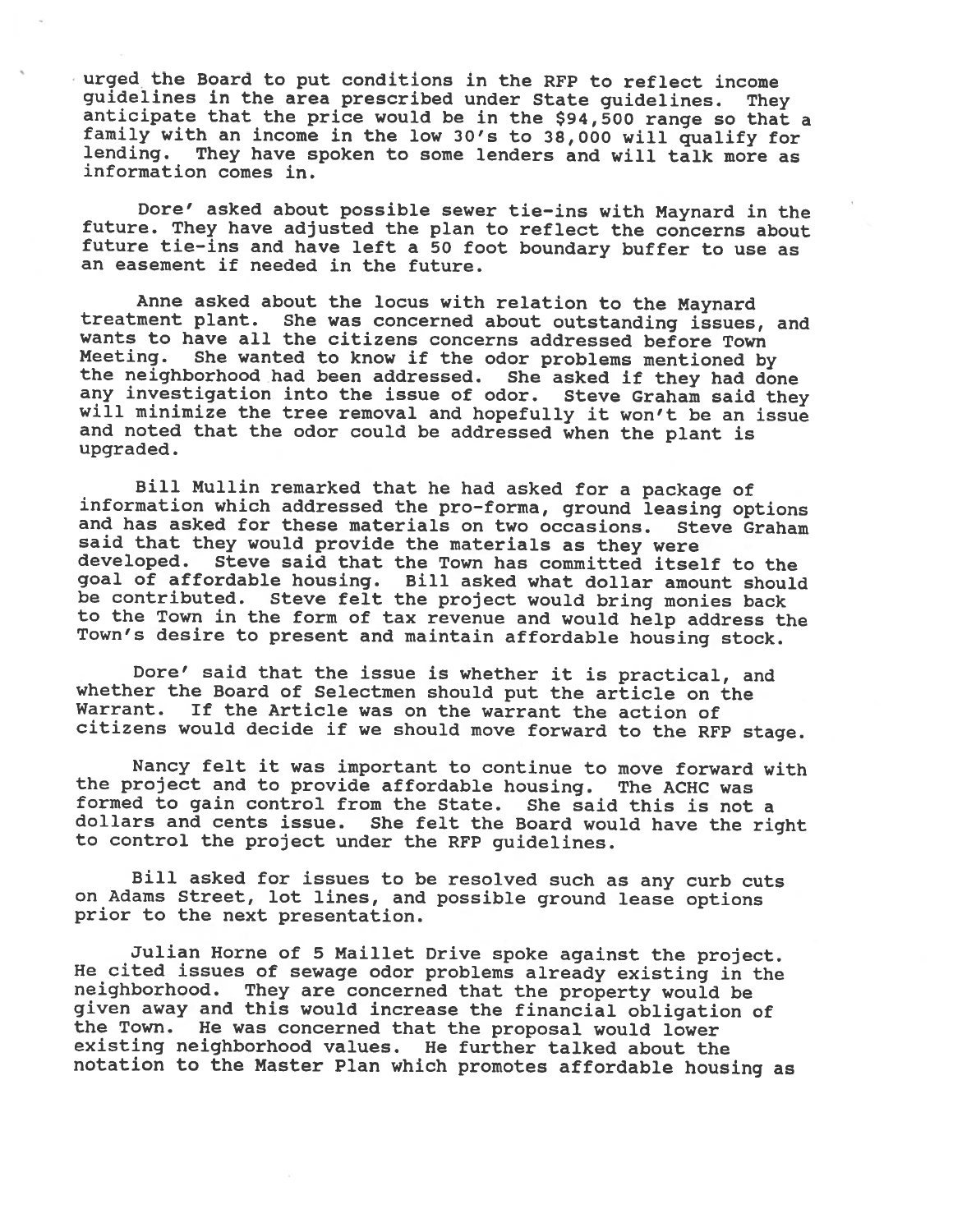<sup>a</sup> community goal. He felt that the other more important goals of the Master Plan to preserve the quality of life for existing citizens and to preserve open space were not being met by the creation of this neighborhood.

Anne Fanton noted that the Town of Acton was not at the State mandated 10% affordable housing levels and cautioned that the Master Plan did not prioritize goals developed by it.

Lois Mussier of 29 Adams Street asked about zoning issues<br>with regard to the number of units allowed per 1/2 acre lot.<br>Staff responded that the plan as proposed fell into the<br>acceptable ratio because the area is in the maj

NANCY TAVERNIER - Moved to include the article on the Town<br>Manager warrant to transfer four acres presently held for sewage<br>disposal purposes to affordable housing usage. NORM LAKE -<br>Second. UNANIMOUS VOTE.

Bill Nullin urged them to submit <sup>a</sup> pro-forma before the next presentation as well as tax advantages/disadvantages. Dore' asked ACHC to provide wording for the article to town staff as soon as possible for inclusion.

# FY95 DETAILED BUDGET PRESENTATION

The Board began to discuss the program/capital request list with regard to items being suitable for bonding and inclusion in departmental operating budgets.

Dore' asked if the re-val update, ladder truck and cruisers might be appropriate for capital budgets or articles. Nancy felt the ladder truck would be a bond issue, cruisers have been carried as a budget item as they are r Nancy also was concerned about what would be done if we set these out separately and they were defeated. Dore' wanted to continue<br>to carry it in the budget. Bill advocates we use more of our bonding capabilities to use the money for operations. Police<br>Cruisers were under base B budget, Re-val was mandated and should<br>be included in the Base B Budget.

Don updated the Board on the meeting held today concerning<br>computer options. He feels comfortable recommending a lease<br>program for the computers used by Accounting and police at around \$25,000/year. It would give the Town a chance to evaluate before purchasing, we could see what issues could be resolved. Dore' commented that it would work well since the schools had chosen to delay their technology article.

Anne wanted to use the \$130,000 in the <sup>g</sup>ift account to offset the operation of the senior center. Nancy wanted to see some of the fund retained to fund housing for elderly.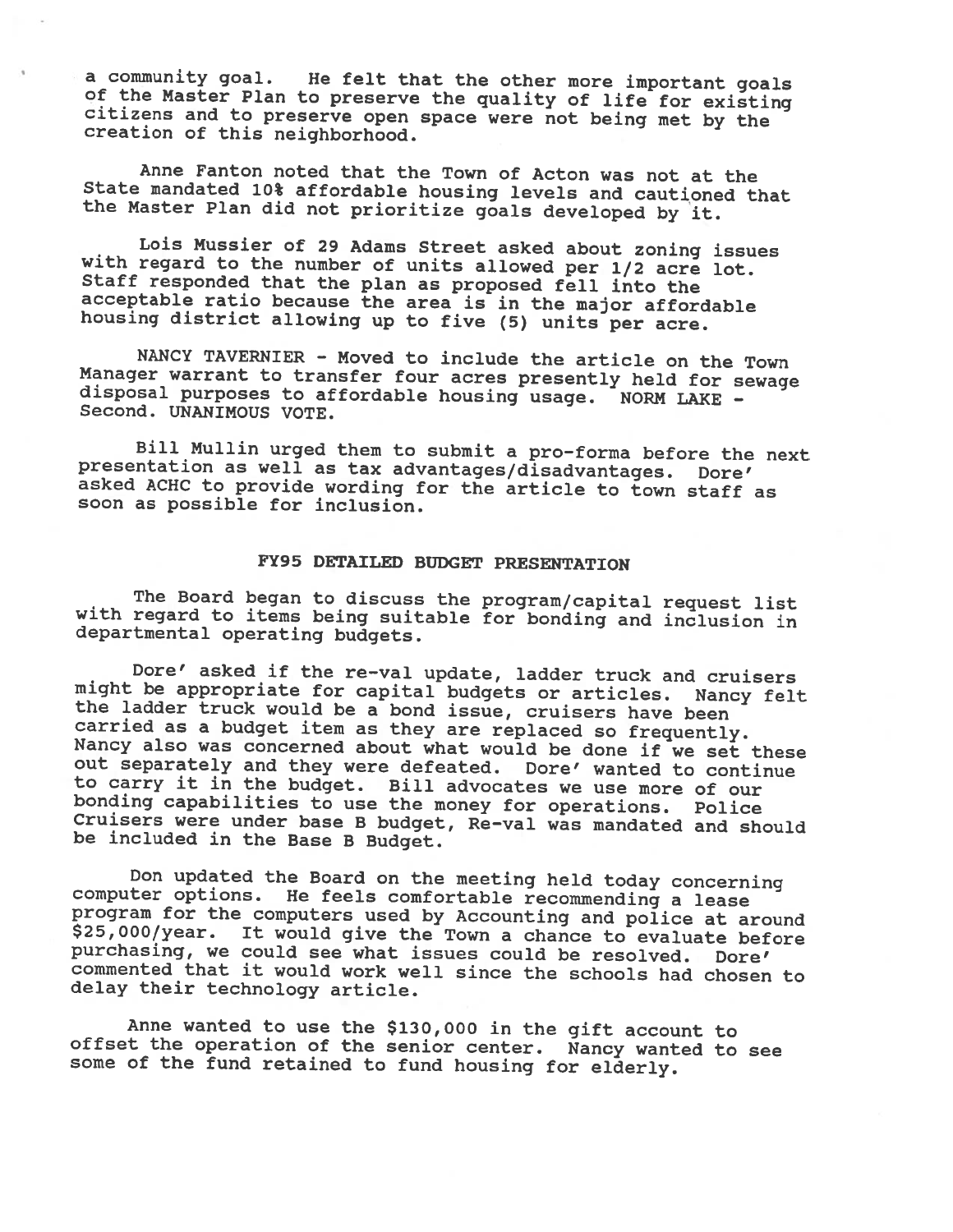Anne questioned the Planning Asst. Salary. Part of the secretary's salary now was reflected in the Engineering budget.

Bill asked about actual vs budget expenditures for FY94. Roy responded that <sup>a</sup> print out would be forwarded.

Bill further questioned the increase in the Assessor's budget. Staff explained that the increase reflected expert witness fees for appellate tax hearings. It was explained that if we include this it will allow us to decrease the overlay amount that is held. Bill asked if we were on target with regard to our legal budget. Don responded that we are within 10% and have budgeted 10% above for anticipated increase for land use issues.

The ladder truck was discussed and felt it would be <sup>a</sup> contingent expense and put on as an override question.

Nancy wanted to move the computer lease to the budget. The Computer Upgrade revised figure is now \$18,000 and the Computer study is dropped with the police upgrade reduced to \$6,000.

Norm discussed the E-911 communication center and felt it could be bonded.

Sidewalks— Nancy felt they should be contingent on override and moved down the list. Ann wanted them off the list.

Four Wheel Drive - Bill felt we could not justify the 4—wheel. Dore' questioned the dire need expressed last year for replacement. Nancy spoke in support of the purchase.

Impact Fee Bylaw - Anne questioned the possibility that it should come off unless it would be useful for negotiating.

Summer Help - This money includes <sup>a</sup> Engineering CAD Operator.

Mobil Data Units - Norm asked if it could be bonded - Nancy Tavernier thought it was too small.

Exhaust Fire - Dore' felt comfortable doing West this year and holding off on the other two stations.

Loader — No comment -no detail - Bill asked to bond this purchase.

Alarm Panel — No comment

Municipal HVAC - No comment

Sign Truck - Bond?

Traffic Signal- no comment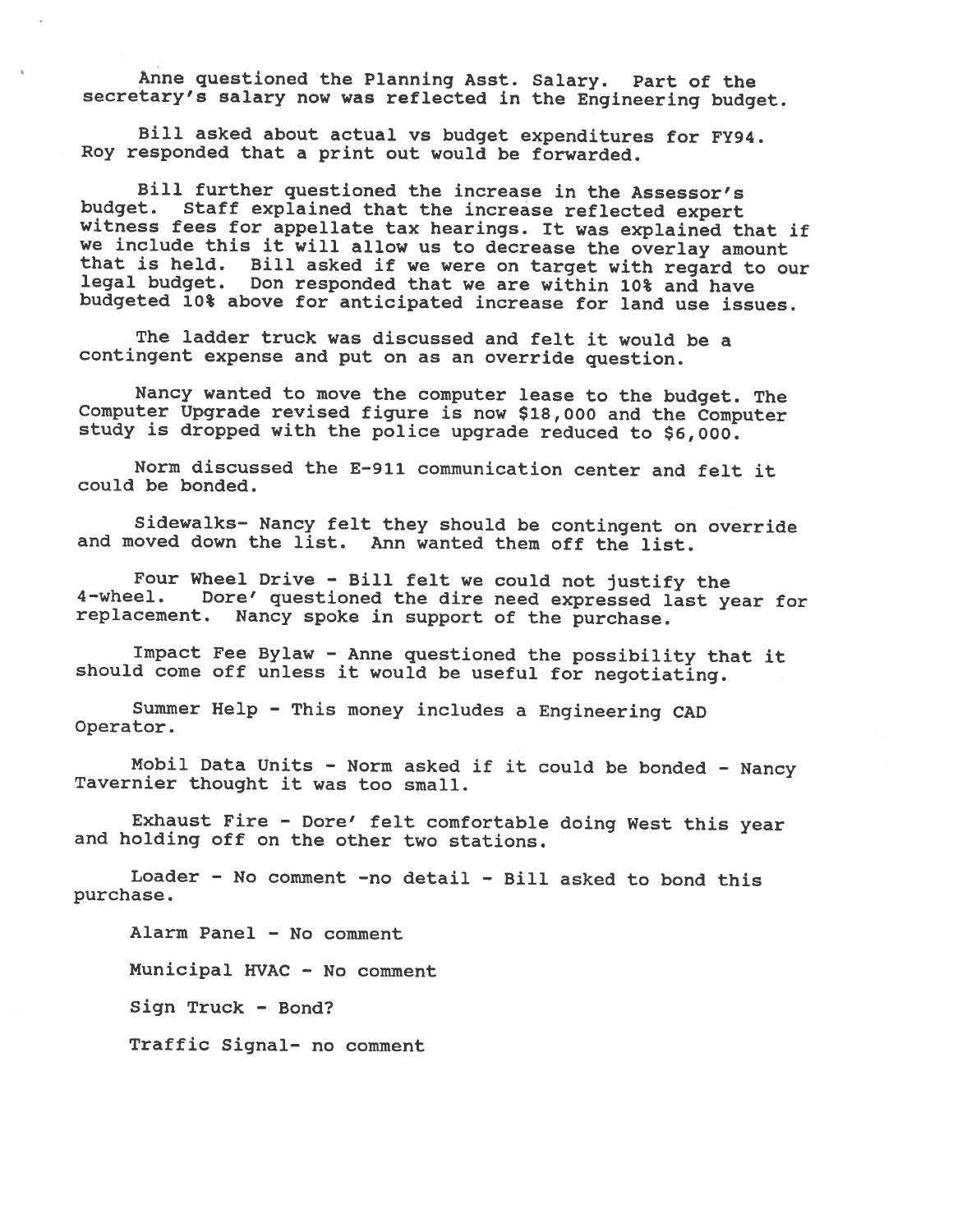Mobil Data terminal — no comment

Exhaust Fan South Acton - No Comment

Cemetery Bldg. — <sup>A</sup> vote to redesignate money to reflect change — warrant article needed.

Garage Roof Police Station - No comment

Kelly Corner — No comment

Expansion Library - This would include money for <sup>a</sup> study of expansion of the footprint.

Paving - Dore' asked if the money could be subdivided and noted it does not reflect Chapter <sup>90</sup> funds.

<sup>1</sup> Ton truck replacement— No comment

Hydrology - No comment

Fire Prevention Officer - Dore' questioned the need. Anne noted our placement of Fire services as compared to other communities. The Board agreed to strike this item.

Memorial Library Additional Labor - to group in override question.

Landfill Cap - Strike

Side saddle truck - strike

Bill felt that capital should be bonded and salaries put in operating budget, and to group remaining items in an override question.

Don asked the Selectmen to send him any remaining concerns on the grouping of the items before Friday noon so that he could incorporate them into <sup>a</sup> updated list for Tuesday.

# PRELIMINARY WARRANT ARTICLE DISCUSSION

Dore' suggested the Board hold a special meeting on Tuesday<br>to continue the budget discussion as well as to discuss the<br>warrant. The Board will reconvene on Tuesday, February 22, at warrant. The Board will reconvene on Tuesday, February 22, at 7:30 to continue.

#### CONSENT CALENDAR

NORM LAKE — Moved to accept the Consent Calendar as submitted. NANCY TAVERNIER - Second. UNANIMOUS VOTE.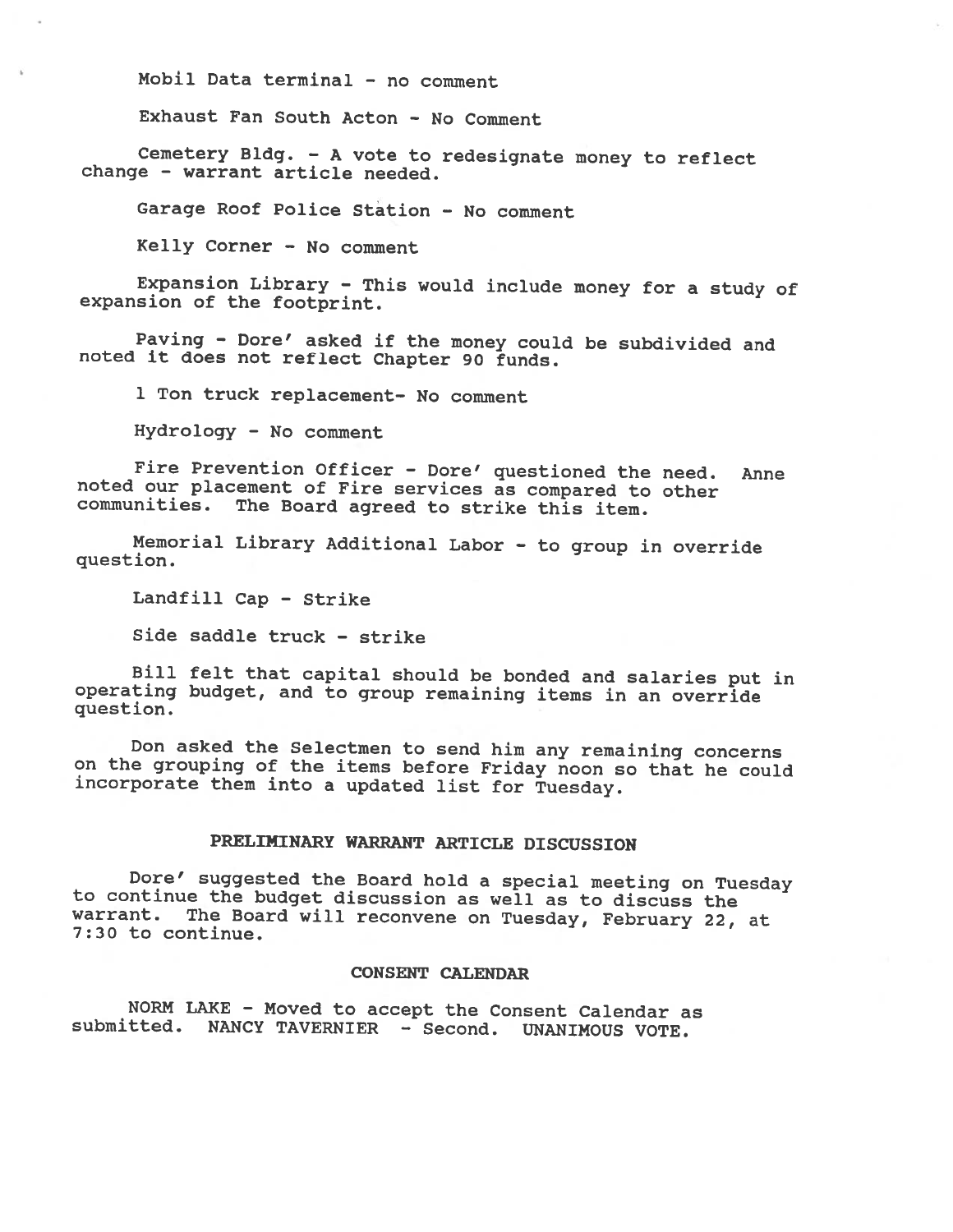#### SELECTMEN'S BUSINESS

MPCC - Anne offered to organize and plan the meeting with the town boards and the Chamber. Dore' offered to chair. Bill Lawrence will remain the liaison. NANCY TAVERNIER - Moved to accept the items listed under Item four of Anne's memo (attached) BILL MULLIN - Second. UNANIMOUS VOTE

GIRL SCOUT REQUEST - The Board had no problem with this request.

COFFEE SALES AT COMMUTER LOT - The Board did not have <sup>a</sup> problem with this request. Staff was asked to contact the requestor to let her know that <sup>a</sup> canteen truck currently is servicing the lot.

MARSHALL PARCELS - NANCY TAVERNIER - Moved to not exercise the Town's Right of First Refusal with respect to Lots 8, <sup>9</sup> and 10 Carlisle Road - NORM LANE - Second. UNANIMOUS VOTE.

#### TOWN MANAGER'S CONCERNS

NARA - Don asked if the Board wanted to handle this project the same as Town hail Expansion/renovation. The Board agreed that it would be best handled in the same manner. Nancy Tavernier will be the Board member assigned for review purposes.

#### EXECUTIVE SESSION

BILL MULLIN - Moved to go into Executive Session for the purpose of discussing potential litigation.

The Board adjourned at 11:45 P.M.

Clerk William C. Mulli 3/,'/9''

Date

Recording Secty. ine Jovce  $cmjW11-(488)$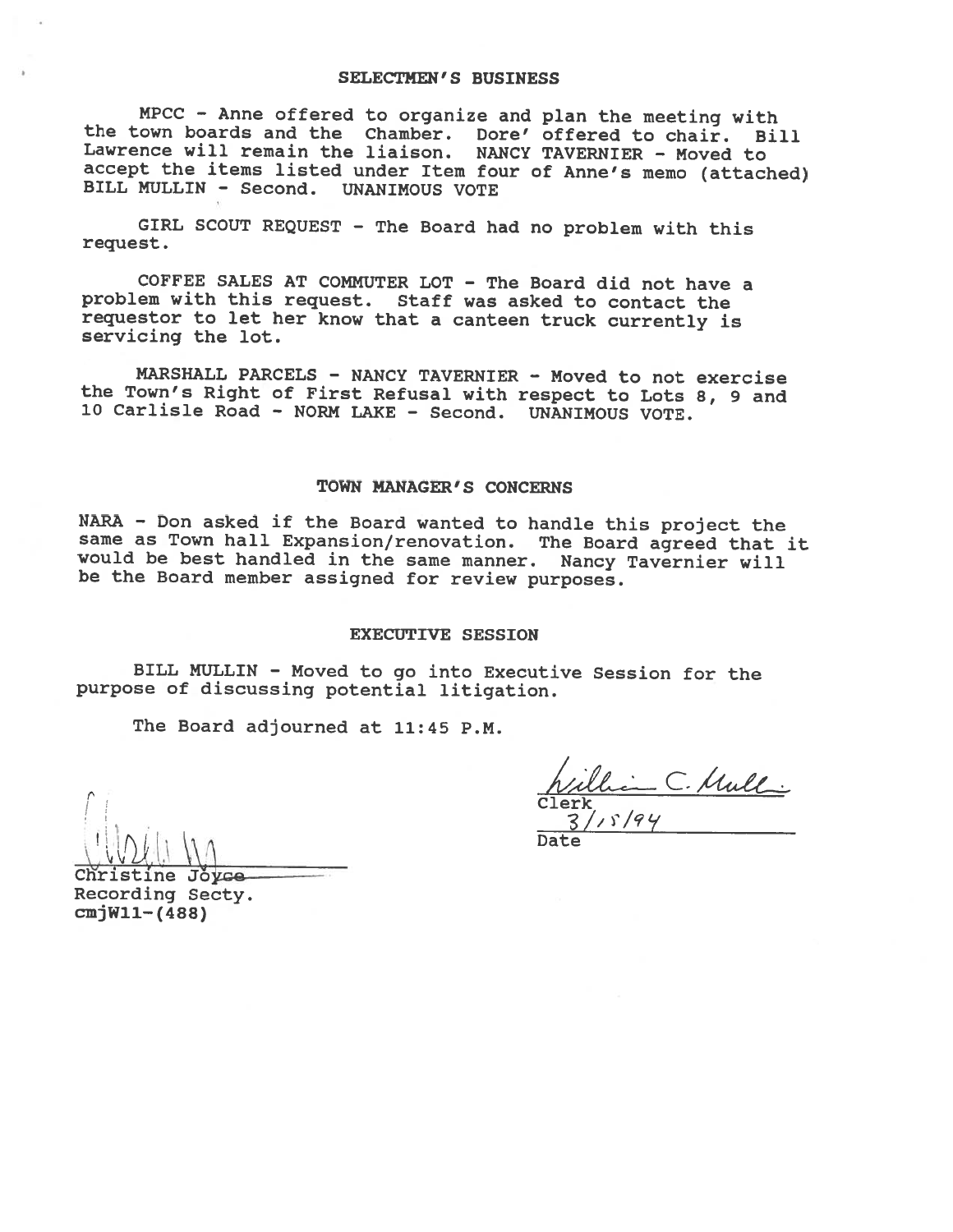FEBRUARY 11, 1994

TO: Board of Selectmen

FROM: F. DORE' HUNTER, Chairman

SUBJECT: SELECTMEN'S REPORT

# 

# AGENDA

# ROOM 204

### FEBRUARY 15, 1994

- I. CITIZEN'S CONCERNS
- II. PUBLIC HEARINGS & APPOINTMENTS
- 1. 7:31 CHAIRMAN'S MINUTE
- 2. 7:32 BOSTON EDISON Nagog Hill Road Enclosed <sup>p</sup>lease find petition information and staff comment for Board action. This paper work formalizes the Emergency Hookup that the Board previously approved.
- 3. 7:33 BOSTON EDISON Horseshoe Dr. Enclosed <sup>p</sup>lease find petition information and staff comment for Board action. This paper work formalizes the Emergency Hookup that the Board previously approved.
- 4. 7:34 BOSTON EDISON/NEW ENGLAND TELEPHONE School Street Enclosed <sup>p</sup>lease find petition information and staff comment for Board action.
- 5. 7:35 BOSTON EDISON/NEW ENGLAND TELEPHONE Hosmer Street Enclosed <sup>p</sup>lease find petition information and staff comment for Board action.
- 6. 7:45 ACTON COMMUNITY HOUSING CORP. The ACHC will be in to update the Board on the Adams Street project.
- 7. 8:00 FY95 BUDGET AND WARRANT DISCUSSION

### III. SELECTMEN'S BUSINESS

8. MPCC - Enclosed <sup>p</sup>lease find minutes from Vice-Chairman Fanton outlining recommendations and future of MPCC as well as offering to organize the Annual Meeting proposed under Itme 4.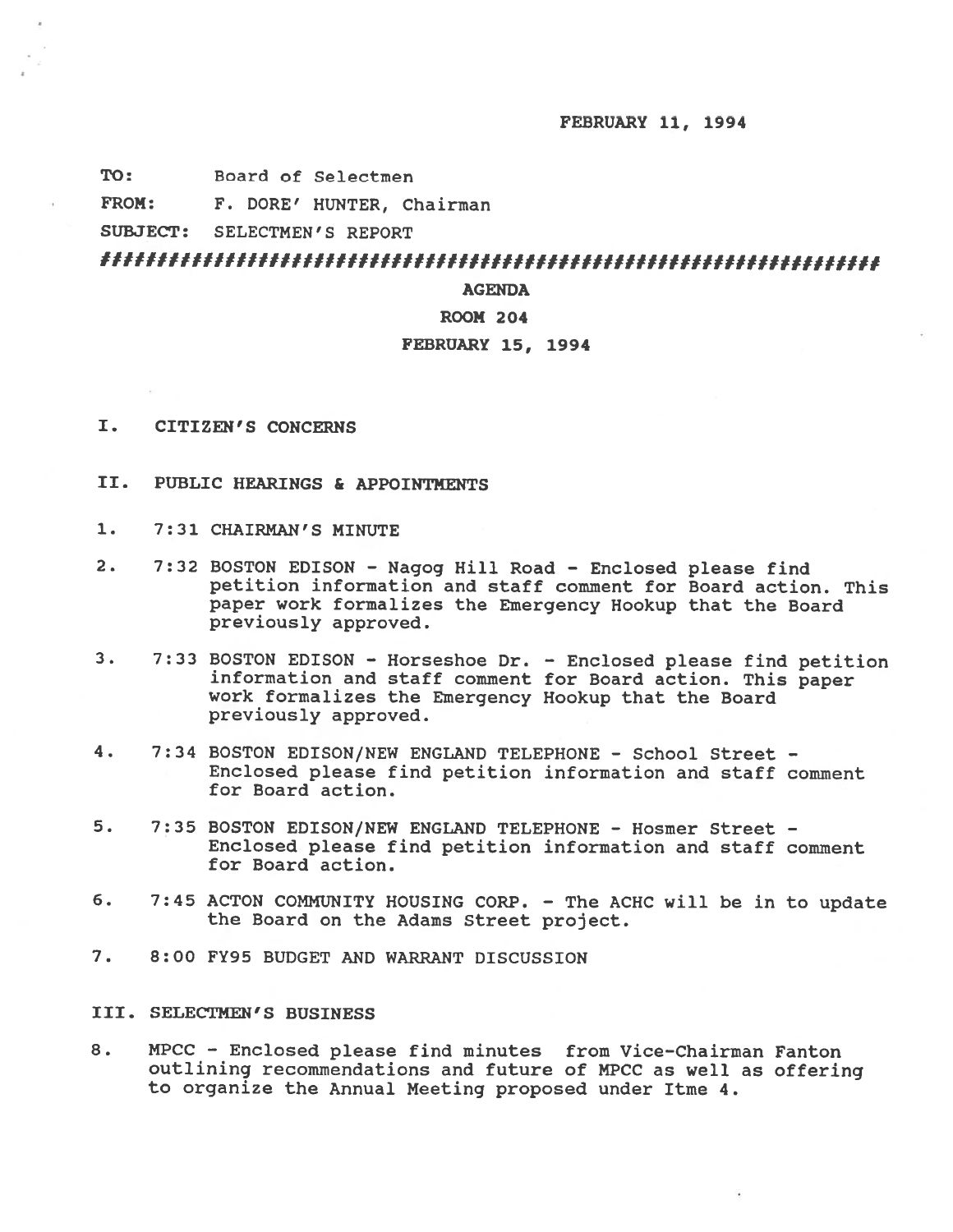- 9. GIRL SCOUT REQUEST Enclosed <sup>p</sup>lease find <sup>a</sup> reques<sup>t</sup> on behalf of the Girl Scouts to sell cookies at the commuter lot on March 4 from 5-7 P.M. for Board action.
- 10. PROPOSED COFFEE SERVICE Enclosed <sup>p</sup>lease find <sup>a</sup> reques<sup>t</sup> and staff comment on the application of Ms. Hilistrom to sell coffee at the commuter lot.
- 11. MARSHALL PARCELS Lots 8,9, and 10 Enclosed please find the notification under MGL 61 section 8 that the MSM Trust has received <sup>a</sup> bona fide offer to purchase as well as staff comment regarding these three parcels for Board review and action. A Locus Plan will be available for Board review on Tuesday evening.
- IV. CONSENT AGENDA
- 12. MINUTES Enclosed <sup>p</sup>lease find minutes of January 4, <sup>1994</sup> for Board approval.
- 13. ONE DAY LIQUOR LICENSE Enclosed <sup>p</sup>lease find <sup>a</sup> request for <sup>a</sup> One Day Liquor License from the Congregation Beth Elohim Sisterhood for <sup>a</sup> One Day Liquor license in conjunction with their Passover Food and Wine Sale or Board Action.
- 14. THANK YOU LETTER Enclosed please find <sup>a</sup> letter drafted by Anne Fanton to those that participated in the preparation of the Amicus brief for Board reiview and action.
- V. TOWN MANAGER'S REPORT
- 15. NARA— Enclosed <sup>p</sup>lease find staff correspondence regarding the NARA. The Town Manager will seek Board direction on the issue raised in the memo.
- VI. EXECUTIVE SESSION

The Town Manager has asked for an Executive Session.

#### MEETINGS

— April 10, 1994 2—4 P.M. — Open House Senior Center PLEASE NOTE!!

#### ADDITIONAL INFORMATION

Enclosed <sup>p</sup>lease find additional correspondence which is strictly informational and requires no Board action.